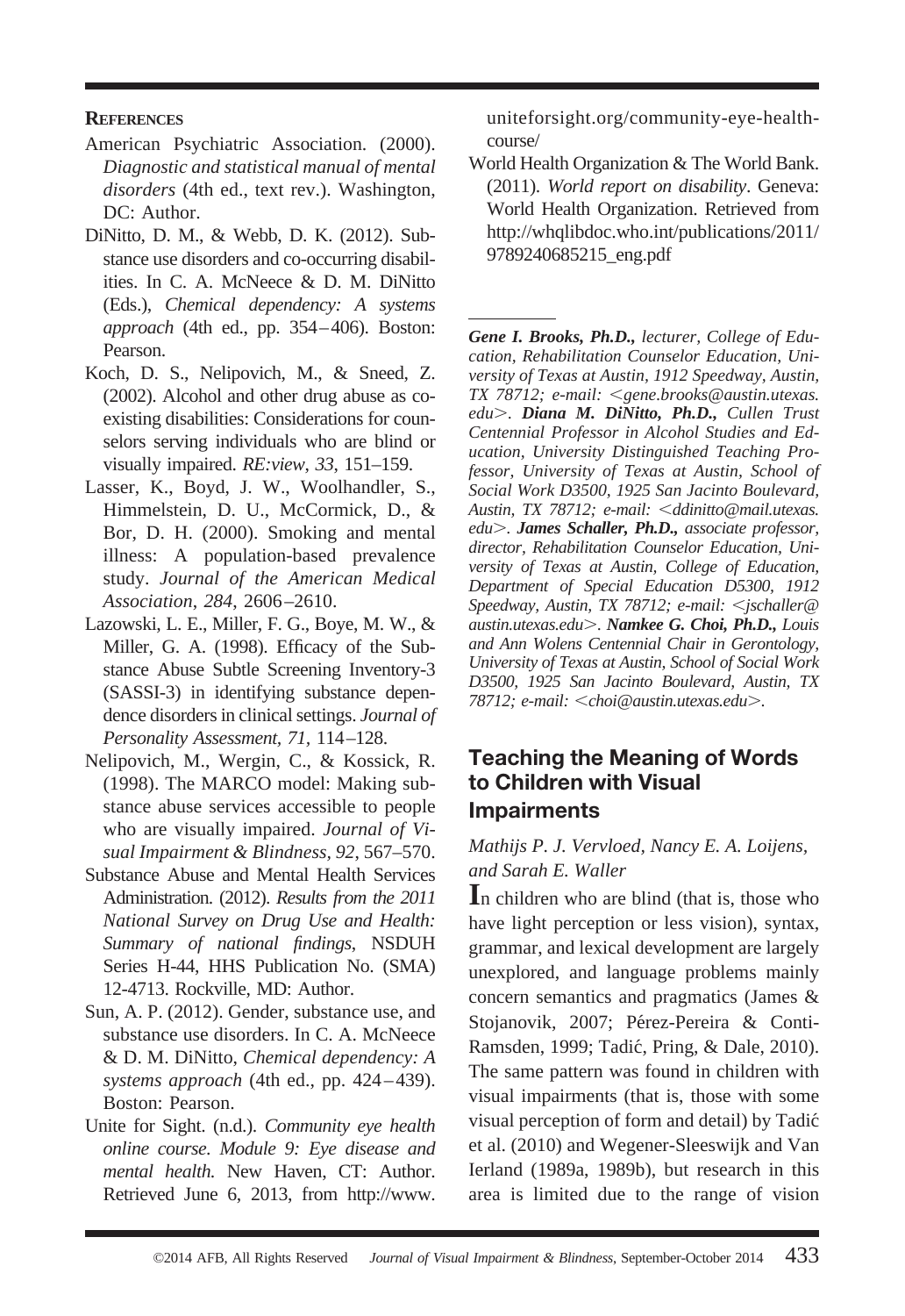in children with low vision. Although the breadth of the vocabulary of children who are blind or visually impaired is mostly comparable to that of sighted children, some children show problems with regard to the proper meaning of words. These problems reveal themselves when they are asked to elaborate on a word and not just to label an object or situation. An example comes from Linders (1998), who heard a boy who is blind say, "Oh that tree is large, it must be in a large pot." According to Linders (1998), word knowledge does not seem to be a problem on a lexical level, because words are used correctly in proper sentences, but the full meaning of words is not always comprehended. Linders (1998) also found that although some children who are (legally) blind could describe objects and situations correctly, they were not able to act on this knowledge appropriately, or they had a wrong or incomplete idea of the objects and situations to which their words referred.

Landau (1983) concluded: "Where relevant experience is lacking, concepts cannot develop; and where concepts are lacking, word meanings cannot be learned" (p. 63). A reason semantic and concept development in children with visual impairments is at risk for anomalous development is the restricted number of possibilities for exploring the environment (Warren & Hatton, 2002).

According to Linders (1998), sometimes the mode of acquisition of words by children who are blind or profoundly visually impaired is responsible for the semantic problems. *Mode of acquisition* refers to the way the meaning of words is acquired: by sensory experience, by language and thinking, or by a combination of both. Some children with visual impairments have to rely more on touch and hearing than on vision to acquire the meaning of words. However, vision has several advantages over tactile and auditory perception. Vision enables us to gather much information at the same time, in an instant, and in a coherent way. Vision

also integrates and structures information from the other senses and makes learning by imitation and incidental learning easier (Warren, 1994).

Linders (1998) proposed three types of words children who are blind have to learn depending on the mode of acquisition. First, words metaphorically called *far-away words* concern concrete objects, situations, and actions outside a visually impaired child's direct experiences, because they are less accessible due to the vision loss. These words include those that describe objects that are far away (moon, airplanes); objects that are too large to touch in their entirety (buildings, rivers); fragile objects (smoke, mist); tiny objects (fleas, dust); and dangerous or shy objects and animals (lions, fire, hamsters). Learning the meaning of such words is more difficult for children with visual impairments. Although a child who is blind might easily recognize a far-away object upon touching it, there might be problems with describing its function, appearance, or use. Second, *close-by words* are words that children who are blind or visually impaired experience directly through senses other than vision (for instance, fingers, sleep, warm). Last, there are *abstract words* that do not have a concrete referent. The meaning of these words is completely dependent on language itself (for instance, between, because, and lie). The borders between these groups of words are not strict. For a child who is blind, a tree even a small one—can be perceived by touch but not completely. As such, a tree is on the boundary between close-by and far-away words.

In the report presented here, we describe a pilot intervention study that was intended to teach children with visual impairments the meaning of far-away words, and that used their mothers as mediators. The aim was to teach both labels and *deep word knowledge*, which is the comprehension of the full meaning of words, illustrated through possible semantic relationships and the correct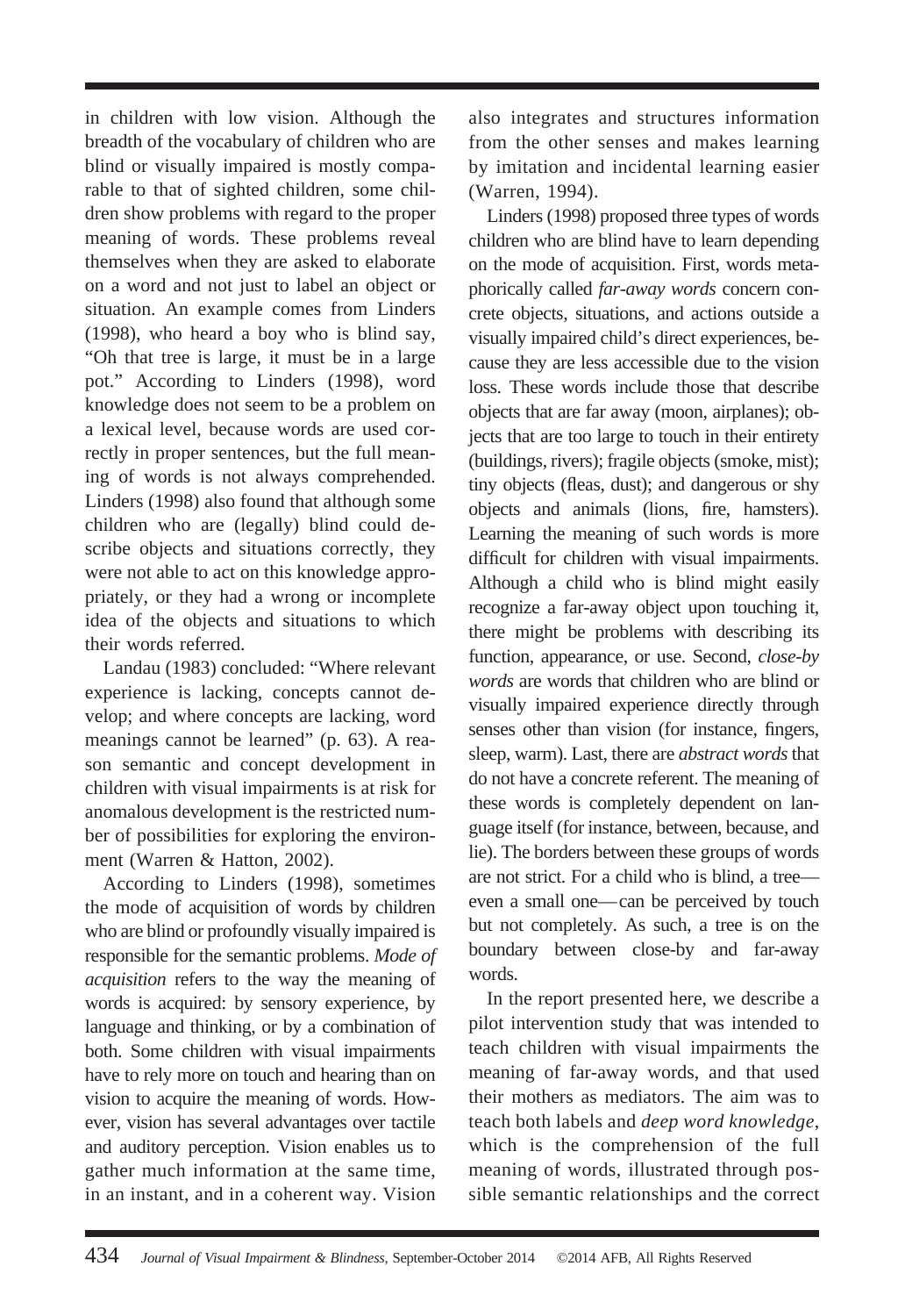### *Table 1* **Participants.**

| Child          | Age in<br>months | Gender | Etiology<br>Visual acuity with both eyes                  | N-CDI* language development<br>scores in months |
|----------------|------------------|--------|-----------------------------------------------------------|-------------------------------------------------|
| 1              | 38               | Female | Albinism<br>Visual acuity = $1.4/20$                      | $21 - 29$                                       |
| $\overline{2}$ | 25               | Female | Retinopathy of prematurity<br><b>Totally blind</b>        | $18 - 24$                                       |
| 3              | 69               | Male   | Albinism<br>Visual acuity = $1.2/20$                      | Not applicable for this age.                    |
| $\overline{4}$ | 36               | Male   | Retinal scarring and detachment<br>Visual acuity = $2/20$ | $23 - 30$                                       |
| 5              | 43               | Female | Congenital nystagmus<br>Visual acuity = $1.4/20$          | >30                                             |
| 6              | 28               | Female | Unknown, nystagmus present<br>Visual acuity = $1/20$      | $26 - 30$                                       |

\*Dutch version of the MacArthur CDI (Zink & Lejaegere, 2002).

utilization of the word (Schoonen & Verhallen, 1998).

## **METHODS**

### *Participants*

Six children who are blind or visually impaired and their mothers were recruited from the records of an early intervention program. The children were aged 18 months or older, had ocular visual impairment or were blind, and had no additional disabilities or cortical or cerebral visual impairment (see Table 1). All mothers who were approached agreed to participate and gave written and informed consent. This sample consisted of about 20% of the center's population at the time and was deemed workable for this pilot study. In order to rule out language delays, we used the Dutch version of the MacArthur Communicative Development Inventories (N-CDIs) (Zink & Lejaegere, 2002) for all participants. We determined that all children had enough language at their disposal to be able to learn new word meanings.

# *Materials and setting*

At the end of the baseline sessions, the mothers were taught some basic communications

skills. They received written instructions (see Box 1) that were explained and demonstrated by the researchers. They were also taught three key elements from the Hanen program (Manolson, 1997): (1) to follow the child's lead to build confidence and encourage the child to communicate; (2) to adjust routines by playing together and to help the child to take turns and keep interactions going; and (3) to add language and information to interactions with the child. During the intervention sessions, techniques for building up word meaning were taught to the mothers: naming (labeling), describing, pretending, explaining, fantasizing, talking about future events, and discussing feelings (Manolson, 1997). Discussing feelings also included explaining how the process felt, literally. Mothers were also instructed to provide names for word categories, since children with visual impairments sometimes show problems with categorizing words (Pérez-Pereira & Conti-Ramsden, 1999).

During the intervention phase, the mothers were provided with verbal and written instructions, demonstrations of how to apply the techniques to enhance word meanings, and exercises and verbal feedback based on video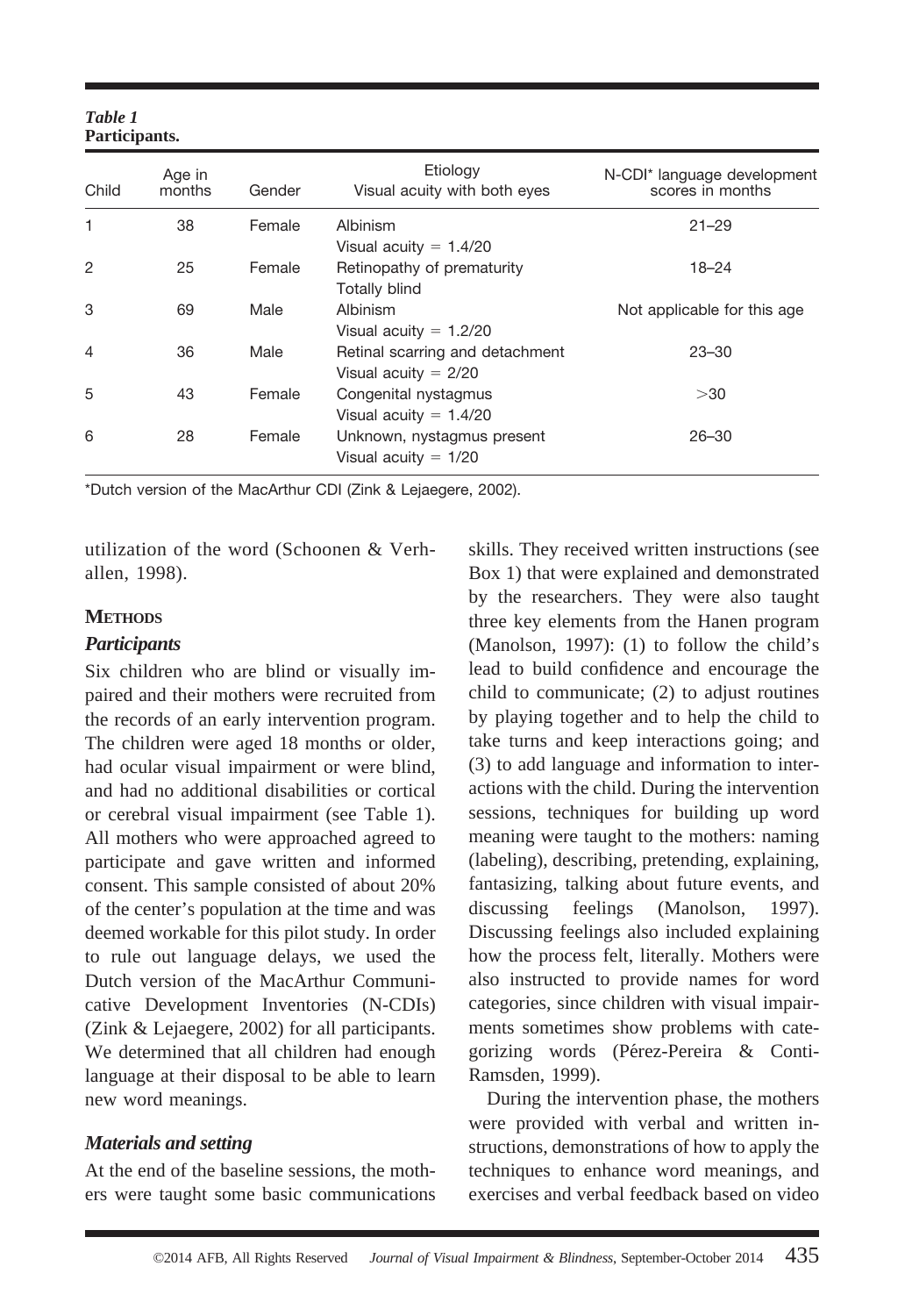# **Basic skills for communication with children with visual impairments**

- 1. Sit at eye level and at near distance
- 2. Use overaccentuated facial expressions
- 3. Take care lighting is adequate; when necessary, use additional lighting
- 4. Let your child explore the immediate environment
- 5. Take care the child sits or lies in the most optimal position for interaction
- 6. Imitate sounds, gestures, facial expressions, and your child's words
- 7. Put into words your child's sounds, gestures, facial expressions, and words
- 8. Correct your child's language in an inconspicuous way
- 9. Join in with your child's way of thinking and experiencing things
- 10. Take into account your child's developmental level
- 11. Follow your child's interests
- 12. Show your own and your child's emotions, moods, and feelings in the most explicit way
- 13. Be consistent; talk for a longer time about one subject
- 14. Slow down your speed of talking and wait for answers from your child
- 15. Make use of repetitions
- 16. When necessary, stop moving or gesturing when you talk
- 17. Accompany your own activities with relevant language
- 18. Take turns

# *Box 1*

recordings of the researcher and the home videos, which are described in the Procedure

section. Most of the interventions took place in the child's home, but mothers were also encouraged to visit real-life situations to provide substance to the words (for instance, to visit a zoo to learn the word for an animal).

After consensus between the researcher (the second or third author) and the child's early interventionist was reached, an individual list of 10 far-away words was constructed for each child that was composed of words they failed on the N-CDI (see Box 2). If a child could not answer three or more out of five questions in the baseline assessment, the word was included in the intervention.

# *Procedure*

The study consisted of one acquaintance session, two baseline sessions, five intervention sessions, and one follow-up session. The post-test consisted of the sum of the child's scores at the end of each intervention session. Visits lasted from 30 to 60 minutes, during which an interaction session between mother and child was recorded on video. After each intervention visit, the mother received a home assignment composed of two new words. The home assignments took only 10 minutes per week and were filmed by the parents themselves. The recordings from the intervention sessions, filmed by the researcher, and the home videos were used for personalized feedback to the mothers. A typical home assignment consisted of: practicing the word with real materials or toys, applying the Hanen techniques, and making a video recording of it. All children were also visited once or twice per month as part of the regular early intervention program.

At the start of a home visit, the mothers received feedback on the use of techniques to communicate and to teach word meanings. The children were also tested for their knowledge of the two words they had been practicing the previous week. Follow-up one week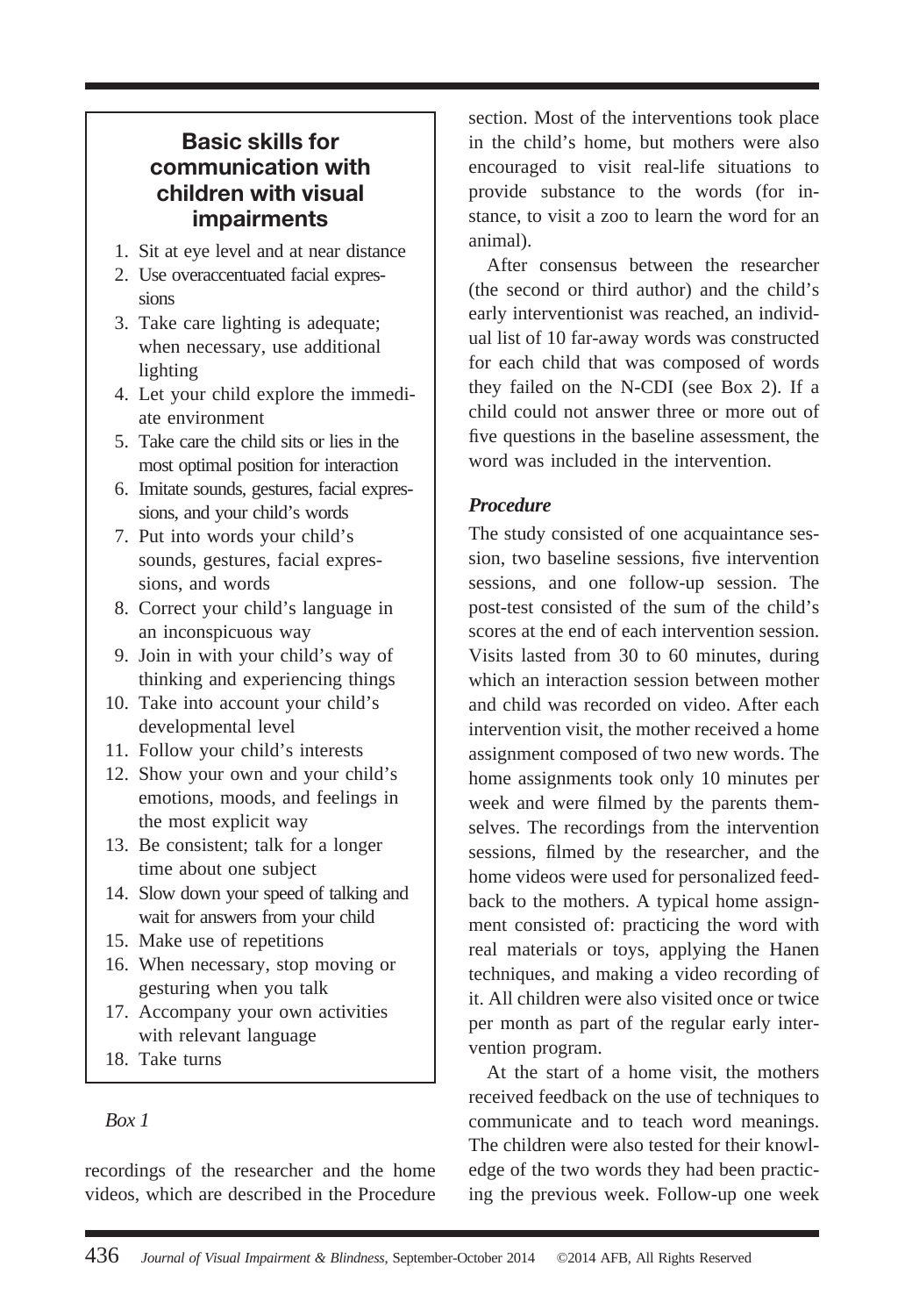| Far-away word lists                                                                                                       |                                                                                                                       |                                                                                                                                 |                                                                                                                                    |                                                                                                                         |                                                                                                             |  |  |  |
|---------------------------------------------------------------------------------------------------------------------------|-----------------------------------------------------------------------------------------------------------------------|---------------------------------------------------------------------------------------------------------------------------------|------------------------------------------------------------------------------------------------------------------------------------|-------------------------------------------------------------------------------------------------------------------------|-------------------------------------------------------------------------------------------------------------|--|--|--|
| Child 1<br>chimney<br>lamppost<br>caterpillar<br>parasol<br>trailer<br>helicopter<br>sea<br>roller<br>coaster<br>hedgehog | Child 2<br>washing<br>machine<br>chicken<br>umbrella<br>train<br>butterfly<br>caterpillar<br>airplane<br>shark<br>car | Child 3<br>microscope<br>stopwatch<br>compass<br>satellite<br>tram<br>spaceship<br>submarine<br>monorail<br>seahorse<br>tadpole | Child 4<br>washing<br>machine<br>air mattress<br>airplane<br>umbrella<br>parasol<br>caterpillar<br>roller<br>coaster<br>lighthouse | Child 5<br>washing<br>machine<br>airbed<br>parasol<br>lamppost<br>chimney<br>butterfly<br>swan<br>lighthouse<br>tadpole | Child 6<br>pig<br>fish<br>crocodile<br>samba<br>ball<br>umbrella<br>caterpillar<br>duck<br>seahorse<br>bear |  |  |  |
| lighthouse                                                                                                                | pig                                                                                                                   |                                                                                                                                 | kangaroo<br>hamster                                                                                                                |                                                                                                                         | frog<br>sheep                                                                                               |  |  |  |

#### *Box 2*

after the last training session consisted of testing all 10 words.

### **RESULTS**

Table 2 shows the number of correct answers. The Wilcoxon signed ranks test showed significant differences between pretest and posttest,  $z = -2.201, p = .028$ ; pretest and follow-up,  $z = -2.201, p = .028$ ; and between the posttest and the follow-up,  $z = -2.032$ ,  $p = .042$ .

The mean percentage of correct answers to questions 1 to 5 in the posttest were 92, 63, 45, 33, and 100 (see Table 3 ). Child number 2 had no correct answers to questions 2, 3 and 4. Questions 4 (label category) and 3 (how does it feel, literally?) were the most difficult to answer, followed by question 2 (what is the function?). Questions 1 (de-

*Table 2* **Number of correct answers given by the children.**\*

| Child          | Pretest | Posttest | Follow-up |  |  |
|----------------|---------|----------|-----------|--|--|
| 1              | 5       | 28       | 43        |  |  |
| 2              | 0       | 16       | 16        |  |  |
| 3              | 1       | 40       | 45        |  |  |
| $\overline{4}$ | 9       | 36       | 37        |  |  |
| 5              | 10      | 42       | 43        |  |  |
| 6              | 13      | 38       | 40        |  |  |
| Mean           | 6.3     | 33.3     | 37.3      |  |  |

\*Possible range: 0 –50.

scription) and 5 (point to) were answered correctly most of the time.

### **DISCUSSION**

After a five-week training program for mothers, the deep word knowledge for 10 words improved in 6 children who are blind or profoundly visually impaired. Home assignments took only 10 minutes per week and the most effort was put into the intervention by the mothers.

Although the improvement in the children's performance was substantial in all children, it was not perfect in the posttest and during follow-up. The questions regarding categories and tactile impressions could still not be answered by several children. Analysis of the mothers' input showed that this might be the result of their not providing this information during the intervention phase. There was also some individual variation, part of which could have resulted from differences in age and visual status.

Given the design of the study, the results are inconclusive as to whether the intervention, a priori differences in word difficulty, maturation, or some other factor caused the improvement in knowledge of words. Also unknown is the effect of the level of visual impairment, since there was only one child who was blind in the study. Future areas of study should focus on the categorizing and verbalizing object properties skills of the